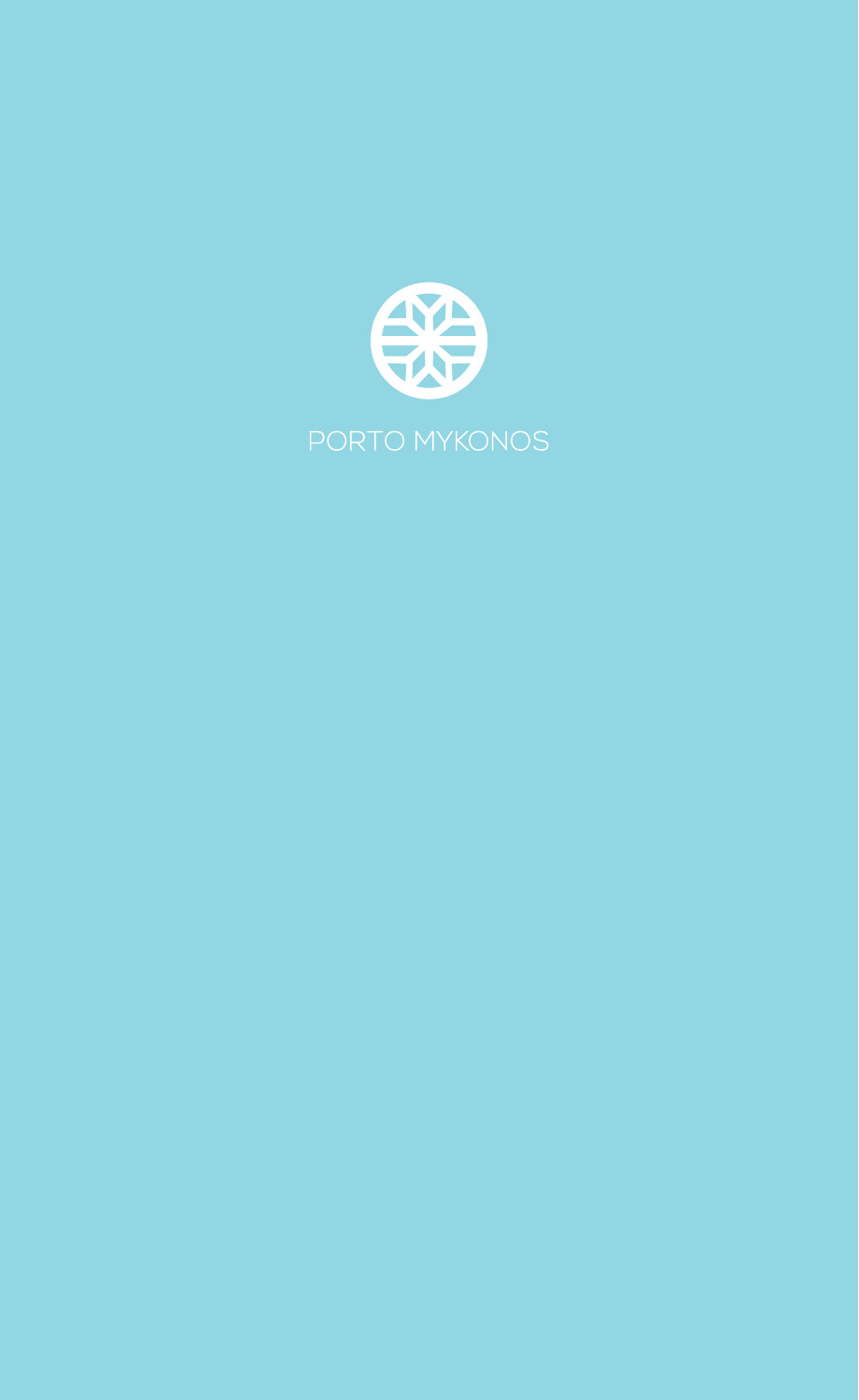# Menu Porto Mykonos

Yellow split peas with caramelized onions

Tzatziki avocado with Greek yoghurt, garlic, cucumber and chilli

Spicy cheese spread with peppers from Florina

Free of sea salt – cured fish *Smoked mackerel, marinated anchovies, marinated octopus*

Fresh French Fries

Prawn saganaki with herby tomato sauce, feta cheese

Moussaka croquette with tomato jam

Meat balls with fresh mint and fresh potatoes chips

Talagani cheese with strawberry chutney and mint

Fried kalamari with basil pesto mayo

Wrap with pork/chicken gyros *tzatziki avocado, Mesclan salad, cucumber, tomato, chili, fresh onion*

Wrap with cod fish croquette *sauce tartar, iceberg, dil*

Greek sandwich *tomato, olives, feta cheese, salami from Lefkada, oregano*

Porto Mykonos club sandwich *spicy mayo, double cheddar, double bacon, chicken, iceberg, tomato with French fries or salad*

# **Salads**

Greek salad *tomato, cucumber, onions, horn peppers, olives, caper, rusk carob, Mykonian white cheese*

Chicken salad *Mesclun salad, iceberg, cherries tomato, croutons, Mykonian Louza, gruyere flakes, Caesar's dressing*

Beluga Lentil salad *beetroot, cherries tomato, rocket, strawberries, cucumber, tofou, honey mustard dressing*

#### Green salad

*quinoa, avocado, cherries tomato, peach, herbs, manouri cheese, spicy lemon dressing*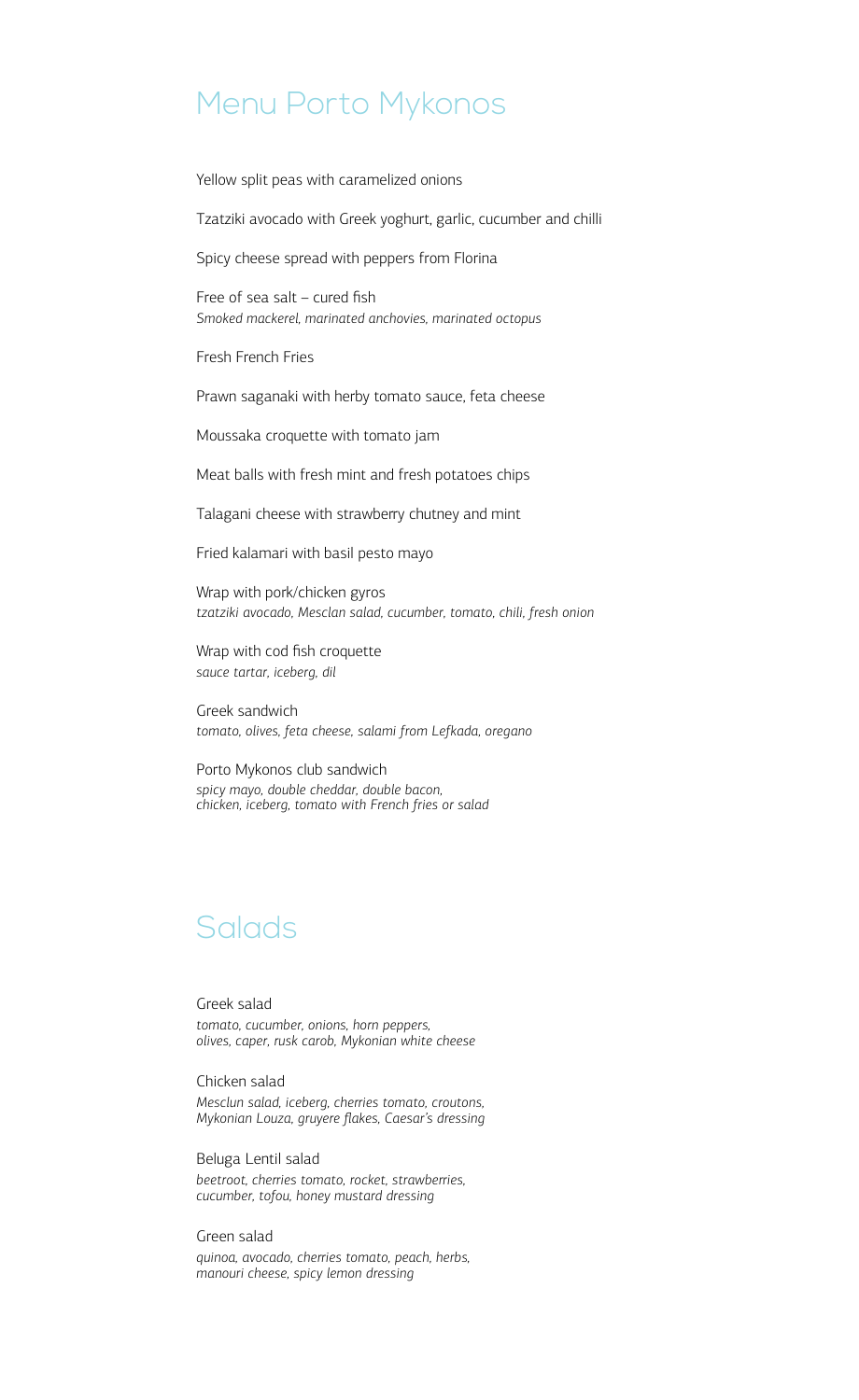## Main courses

Classic burger *beef burger, cheddar, iceberg, mayo, white onion, pickle cucumber with French fries or salad*

Linguini with paramesan cream and smoked pork belly

Beef ragout *with tagliatelle, tomato sauce and gruyere flakes*

Risotto mushrooms *truffle butter, herbs, white mushrooms, porcini, pleurotus mushrooms, sitake and parmesan*

Chicken fillet *with grilled vegetables, baby potatoes, sun-dried tomato dressing and yoghurt-mint dip*

Beef tagliata 200gr. *with baby potatoes, tzatziki avocado, pita bread*

Sea bass fillet with quinoa tabbuleh and spicy lemon dressing

Fresh fish-catch of the day for 2 persons Upon request

### **Desserts**

Baklava *with Beirut sheet, namelaka pistachio, sour cherry, cinammon, carnation and kaimaki ice cream*

Tiramisu *with caramelized almonds*

Ganache chocolate *with peanut butter mousse, salted caramel sauce and biscuit*

Seasonal fresh fruit platter

Ice cream and sorbets